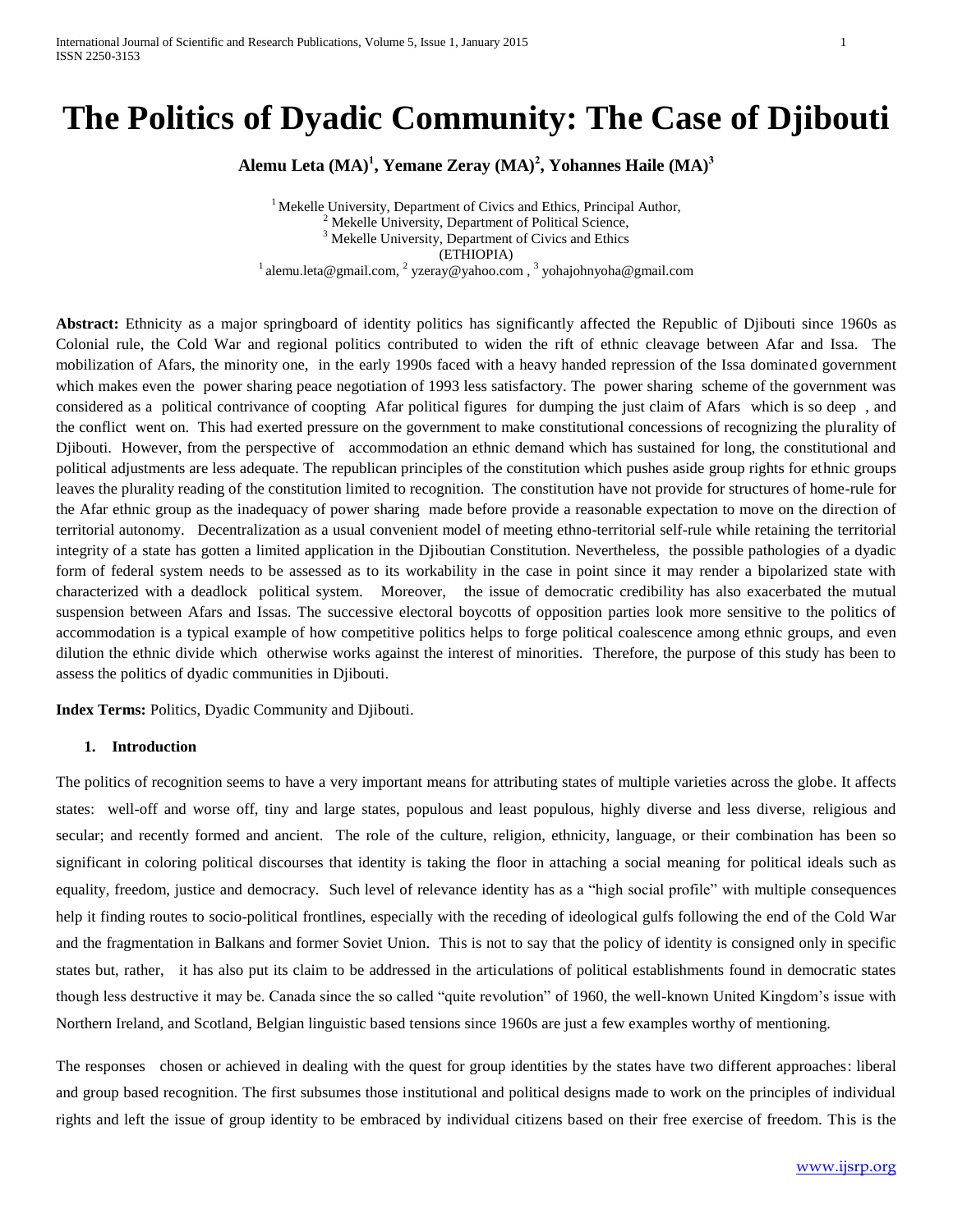dominant approach in some states like U.S, France, U.K and Australia. The usual criticism made against this approach is its weakness in protecting less prevalent, particularly of the culture of minorities, cultural identities form assimilation to the dominant one. This is based on the assumption that cultural hierarchy has strong on generating and reinforcing socio-economic inequality and a fixed-like disparity among individuals of different culture in functioning in the wider society.

The other one, secondly, is the political institutionalization of cultural diversity and individual identity in contrary to the effort of neutralizing the cultural make-up of the states as argued by the first-liberals. This makes an explicit recognition and a far reaching concession for cultural groups in designing the political landscape provide for mechanisms of flourishing the political economy aspirations of these groups. Federalization and consociational arrangements the ones which constitute this kind of casting group identity of purportedly significant in to the very structural edifices of the state. Thus, constitutional recognition, institutional design, decentralization and the sharing of the state apparatus are the main impetuses of this approach.

Apart from the above forms, in some states the response of the state machinery or the dominant cultural group at large is characterized more of by suppressing and marginalizing the interest and denigrating the cultural realms of, including religion and language, groups. This nature of cultural non-recognition and rending minorities to the lowest position of the society has degenerated in to conflicts as vividly seen from the post-colonial African experience. The case at point, Djibouti, is one of them.

Therefore, the main issue of the study is to discuss and explain achievements, feasibilities and drawbacks of some measures taken by Djibouti to address the ethnic based conflicts between Afar and Issa since 1990s form the perspective of diversity accommodation and creating a legitimate governance in the eyes of these ethnic groups .It is with the conviction that the intensity of ethnic conflict, either structural or physical sort, suggests its own means of dealing with, given the deep-seated ethnic conflicts between Afars and Issas since  $15<sup>th</sup>$  century with the upward expansion of Issas in to where the Afars had controlled and aggravated, latter, during the French colonial rule.

To do so, the following questions are of much worth answering: what are the sources of tensions between Afar and Issa? And how have these sources evolved through times? Are there unique features that characterize the Djiboutian case? What sets of institutions and political processes been crafted in accommodation ethnic contestations in Djibouti? And how are they going to keep working in the near future?

With regard to methodology, secondary sources of comprising documents of both theoretical and empirical analysis used extensively. This means it is based on reviewing literatures ranging from organizational policy documents to comparative political studies which facilitates in sharpening the characteristics of ethnic conflicts together with pointing out the iniquitousness of ethnicity in the Republic of Djibouti.

# **2. Tracing the Historical Background of Ethnicity in Djibouti**

The Republic of Djibouti is located at the junction of the Gulf of Eden and the Red Sea bordering with Eritrea, Ethiopia and the current Somaliland. It has territorial size of  $23,200 \text{km}^2$  and of this only 10% is suitable for pasture with lower amount of rainfall, 127-250ML.<sup>1</sup>In terms of demographic composition of the 0.8 million population, the majority are the Issas (i.e. one of Somali's clan) and Afars, 60% and 30%, respectively. The dominant religious group being Muslim (94%) and the remaining goes to Christians and other minorities.

 $\overline{\phantom{a}}$ 

<sup>1</sup>Cultural Grams, 2009.*World Edition, Africa, the Republic of Djibouti. P.1.*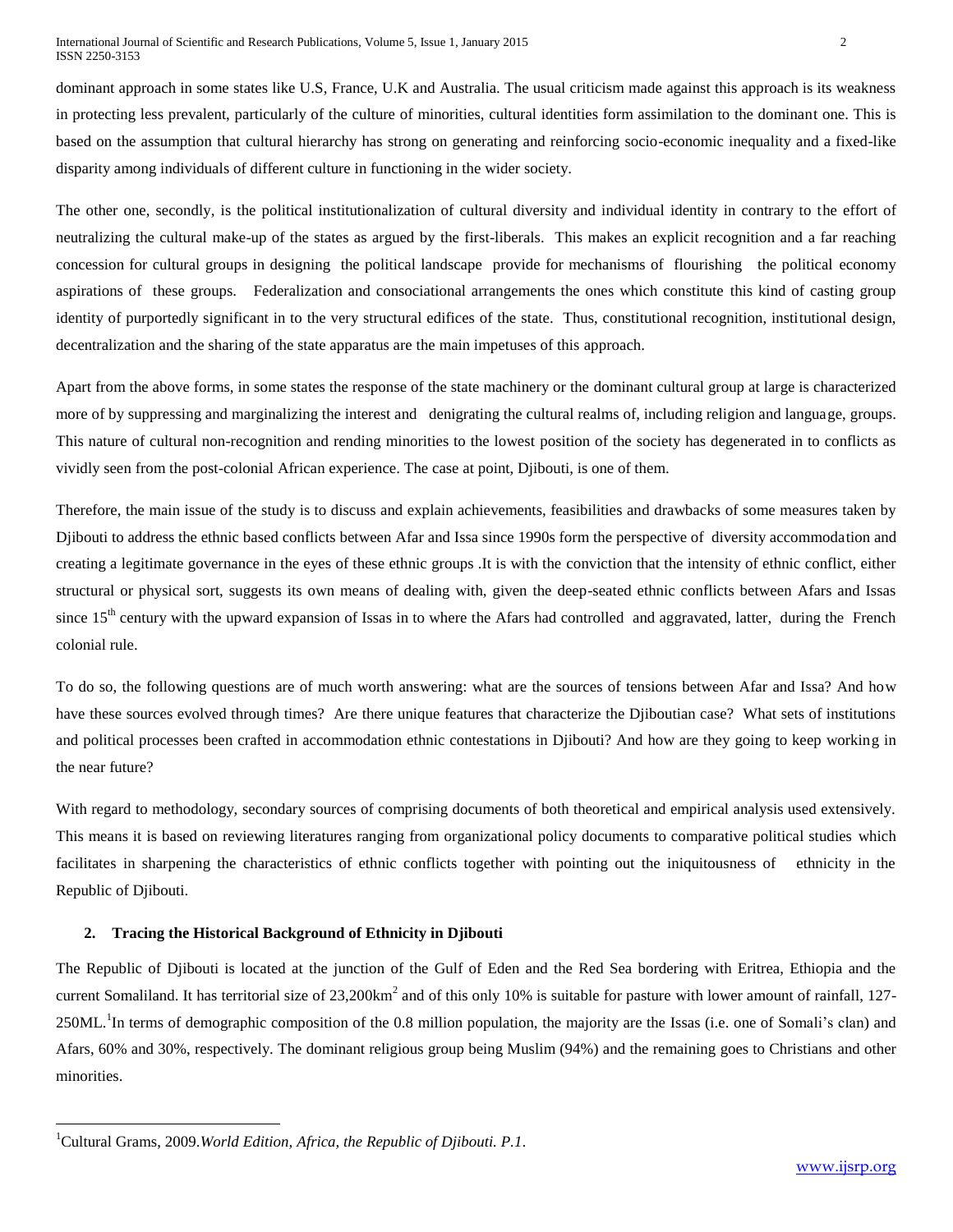Long before the coming of the French colonial powers, the expansion of Islam since  $9<sup>th</sup>$  century had enabled Afars to establish their own political unit known as *Sultanate* of *Adal* that had had a toehold at the port of *Zeila*, presently the northeastern coast of Somaliland or the southern tip of the Red Sea. Latter, the massive influx of Somalis in to the area lent the *Sultanate* to collapse in 1543 and to formation of different and crumbled tribal administrations until the French colonist steeped into there<sup>2</sup>.

## **From 1882 to 1960**

Like that of most African Experience before the Berlin Conference (1984-'85), the French had to make financial negotiations with the local leaders to seize economic and militarily strategic spots along the coastal areas. The French Businessman had already secured Obock, the northern part of the current Djibouti, from an Afar chief, Ahmed Abu Bakar, in 1862.<sup>3</sup>As seen latter, this had political meaning by the other ethnic groups in the decolonization process; provided that Afars had an amicable attitude towards the French engagement through deferent forms and which was considered by the Issa ethnic groups as a major stumbling block to attaining dependency form colonialism. The further expansion of the French colonists purred by the discovery of a port which is more closer to raw material producing areas of the neighboring countries. This newly found port, then became, the pooling center for Arabs, Greeks and Armenians long distance traders of the time that gave the port to be the conglomerates of different individuals of purely economic interests. Though not a well-established fact, the name Djibouti believed to be derived from the Afars to mean "pot" to express their impression on the diversity of individuals who were residing in the flourishing city of sea.<sup>4</sup>Following this, the France proceeded to merge of Obock, Djibouti and Tajourah to form French Somaliland in 1896.

As a matter of the economic rationality of colonialism, to which Djibouti is not an exception, the development of Djibouti in its colonial era was characterized by its unevenness across the territory. This left the legacy of unbalanced development among the Issa and Afar groups. Kadamy puts,

*The colonial power was interested in the territory from a strategic point of view, and did not develop its infrastructure to any great extent except for the town of Djibouti, its port and airport, and the railway line to Addis Ababa. Nor did France seek to integrate the various ethnic groups. On the contrary, the succession of names given to the territory reflects a colonial policy of manipulation of those groups.<sup>5</sup>*

After the continuation of the colonial power over seventy years, the French wanted to prove the consent of the people of Djiboutians as to the sustainment of the its colonial administration. This was, for Shehim and Searing, due to the crisis France had faced in its colonies since the Algerian War of Independence  $(1954-1962)$ . The only available option was to conduct referendum and election, even with contested credibility, since the immediate need was to make ersatz of popular will for the continuation of it colonial relation with Djibouti. To this end, France organized and manipulated both the referendum and election that 74 percentage of the vote casted preferred the French administration to dissociation, given the fact that France warned to cut any assistance, even aid, otherwise. This

 $\overline{a}$ 

 $6$ Shehim, p.212.

 $\mathrm{^2IBD}$ , p.1.

<sup>3</sup>Thompson, Virginia and Richard Adloff (1968).*Djibouti and the Horn of Africa* (Stanfor:Stanford University Presss), p. 3-22., cited in in Shehim, Kassim and James Searing'Djibouti and the Question of Afar Nationalism,' *African Affairs,* Vol. 79, No. 315 (Apr., 1980), pp. 209-226. Oxford University Press., p.211.

<sup>4</sup> Shehim, 210.

<sup>5</sup> Kadamy, Mohamed 'Djibouti: Between War and Peace', *Review of African Political Economy*, Vol. 23, No. 70 (Dec., 1996), pp. 511-521, Taylor & Francis, Ltd,.P. 511.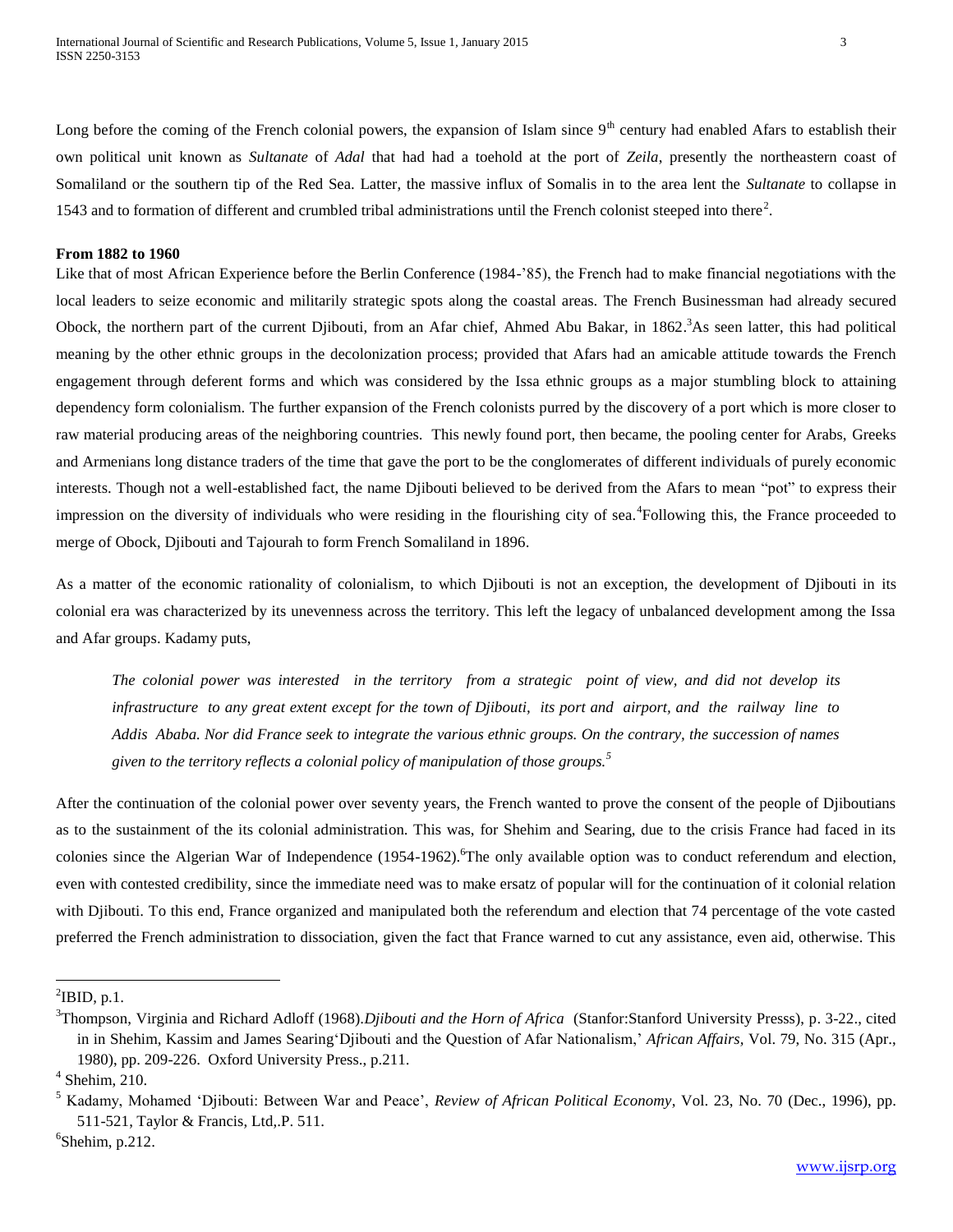was escorted by the installation of the Territorial Assembly as the "representatives" of the Djiboutians and to enforcing colonial rule since the practice of direct rule with which France had been identified with was becoming less defensible. in showing how the relation between the local ethnic groups and colonial powers could be fluctuant, the Issa group secured the majority of the seats in the Assembly until 1963 when the Somali irredentism in the Horn of Africa beginning to show momentum and the Afars inclined to forge an alliance with French rule.<sup>7</sup>

## **From 1960 to early 1990s**

The decolonization of the British and Italian Somalilands gave birth to Somalia in 1960 as a post-colonial state that attracted the Issas of Djibouti, as Somali clan, to join in. This was evidenced by the establishment of the Somalia government sponsored Party for Popular Movement (PPM) that penetrated deep in to Djibouti and championed the support of Issas they were one of the target of the Pan-Somali nationalism.<sup>8</sup>This was also reciprocally facilitated by the French suspicion that the Issas would annex Djibouti to Somalia or dominate Djibouti itself if independence achieved from the French colonial administration was to form a counter-alliance with Afars. This gave a rise to mutually supportive needs of the Afars to use the France as the bulwark against the more likely approaching of the Issa domination and for the France to keep its colonial territory to endure. The good illuminator for this was the reorganization of the districts of election for the Territorial Assembly in 1963 in such a way that the Issa would be less represented.

Nevertheless, Thompson<sup>9</sup> sees the positive aspect of France-Afar alliance in empowering previously neglected and rendered to periphery to develop political influence that further would serve to assert their interests as seen after the independence. However, the problem of this view relies on the degree of rectifying past injustice that political misdeeds could be mitigated by stratagem since the current irresponsibility cannot be redeemed by victimhood in the past. The commonly meaningful and purposeful endeavors are the most difficult to achieve but the most enduring one unless what Nozik<sup>10</sup> says the *diminishing return of future* is still valid in collective matters of political. Shilling underscores that,

*The previously underprivileged Afar were favored when the French strengthened the rural representation in relation to urban representation in a way that guaranteed the Afar a majority in the assembly. Djibouti, with its Somali majority, had its representation decreased from eighteen to fourteen deputies and at the same time the number of rural Afar deputies was increased from five to eleven. The overall effect was to give the Afar a majority in the Assembly. <sup>11</sup>*

Following form the independence day of Somalia and the French reaction to it, as mentioned above, the competition between Afar and Issas transformed from rivalry to opponent as fueled by the compounded resentment of the latter. To make things worse, the 1967 referendum like its counterpart of the 1958 dominated by French and Afar and the appointment of an Afar governor, Ali Arife, with the newly modified name of the colony as the "French Territory of Afar and Issa" simmered the contradiction of the two.

l

<sup>10</sup>Nozick, Robert (1993) *The Nature of Rationality*. Princeton: Princeton University Press.

 $7$ Shehim, p.211.

<sup>8</sup>Drysdale, John, 'The Problem of French Somaliland'*, Africa Report*, November 1966, p. 14-16

<sup>9</sup>Thompson, Virginiaand Richard, Adloff (1968). *Djibouti and the Horn of Africa*. Stanford: Stanford University Press, p.30.

<sup>&</sup>lt;sup>11</sup>See Nancy A. Shilling, 'Problems of Political Development in a Ministate: the French Territory of the Afars and the Issas, Journal of Developing Areas, v. 7 (July 1973), p. 613-34.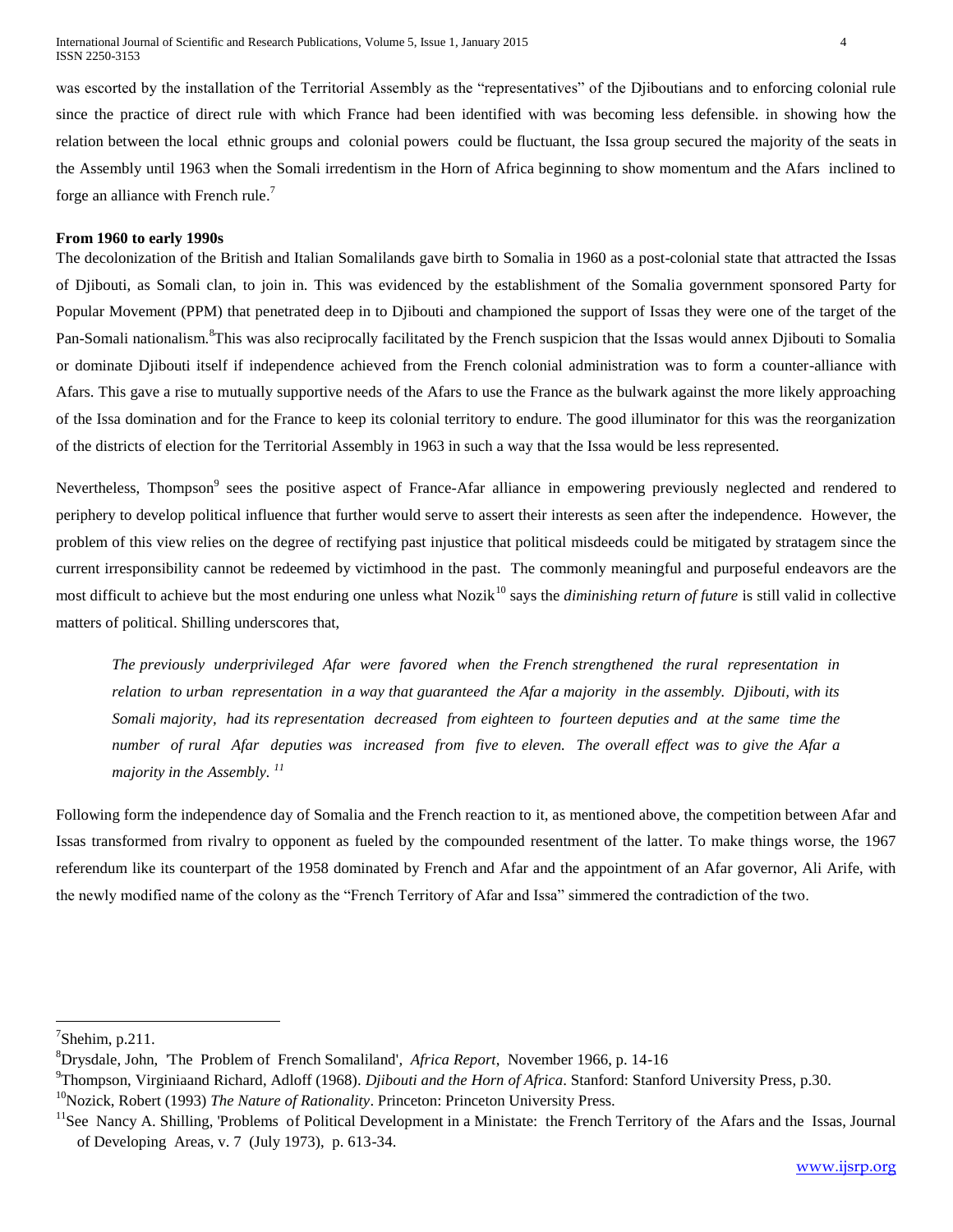Surprisingly enough, with the eminency the decolonization enterprise the France alliance shifted from Afar to that of Issa. Thus, the position of the Issa ethnic group as the major contender in the bid for independence enabled it to have a detrimental role in negotiating the decolonization of the Territory with French to the extent that representatives from Afar group boycotted from the negotiation for the reason that the French had shown an interest to meet the interest of Issas to dominate them.<sup>12</sup> The reasons made by authors<sup>13</sup>for such accelerated and radical shift of alliance were two. Firstly, the need of France to sustain its influence in the area by supporting the inevitable domination of Issas after independence. Secondly, the logic of Cold War compelled France to favor the regional interest of Western-backed Somalia's Government against the interests of the Soviet-Bloc's Ethiopia that had an interest in the Afars because of the motive to ensure the safety of Port Assab and Secessionist War in Eritrea. Therefore, the geo-politics of the cold war and the reluctance of the French to disown Djibouti are the main factors for the adversity between Afars and Issas to take roots.

Just within a year following its *de jure* independence in 1977, the political system of Isaas' domination render Djibouti to its *de facto* partitions in to Afar and Issa areas. <sup>14</sup>The dissatisfaction of the Afar was looming enough to create sporadic outburst of violence of armed nature with the formation of FRUD (Front for the Restoration of Unity and Democracy) in 1992 and frequent electoral violence then after. The presidential election in 1993, won by Aptidon, was notably plagued by widespread opposition boycotts and reports of fraud.<sup>15</sup>

Ethnic claims and counter-claims by a very limited number of ethnic groups- Afar and Issa; and at the same time these groups are unequal in their size are two characteristics of ethnic conflict in Djibouti. These characteristics are sohelpful that they can contribute to appraise how conflicts regulation has proceeded and institutions arranged to entrench the regulatory efforts.

The ambition of the majority ethnic group, Issa, has faced with FRUD in the second half of the 1990sand the government responded by mounting offensive strikes on civilian Afars.<sup>16</sup> This, in turn, helped the front to generate support from Afars and other external actors with geo-political interests. The duality of political alignments between Issa and Afar remains to be the permanent obstacle working against each other. this portrays that the limitedness of the conflicts between only the two ethnic groups has made impossible to find out acceptable and legitimate ways of resolving their conflicts through bringing other actors in to the scene to be able to reach horse-trading compromises on multiple points of interests. The absence, reluctance or lack of transparence form other actors, including neighboring states, unfortunately leaves the two groups in a permanent obsession to equality between them in every aspect. It seems for this reason that FRUD makes the dominative move of Issa elites, as it claim, since 1977as the sole reasons for its establishment. <sup>17</sup>To indicate the problem, once the FRUD information bulletin, *Ayssen*o, in 1993 reads as follows:

*Political ostracism, the increase in inequality, and the slide towards a military and police state which have characterized the fifteen years of Gouled's 'reign of calm', bear witness to the fact that rebellion was in the end the only means of conquering the redoubt of democratic.<sup>18</sup>*

## **3. Conceptualizing Dyadic Ethnic Conflicts and Modes of Regulation**

 $\overline{a}$ 

 $^{17}$ IBID, p.511.

 $12$  Shehim, p. 218.

<sup>13</sup>Drysdale John, 'Problem of French Somaliland', p. 11-14. and Le Monde, 28 June 1977. Both mentioned in **in** Shehim**,** p.227.

<sup>14</sup> Le Monde, 25 February 1978, cited in cited **in Shehim,** p.226.

 $15$ Shehim, 209.

<sup>&</sup>lt;sup>16</sup> Kadamy, Mohamed 'Djibouti: Between War and Peace', *Review of African Political Economy*, Vol. 23, No. 70 (Dec., 1996), p. 511-521, Taylor& Francis, Ltd., p. 515.

 $18$ Cited in IBID, p. 516.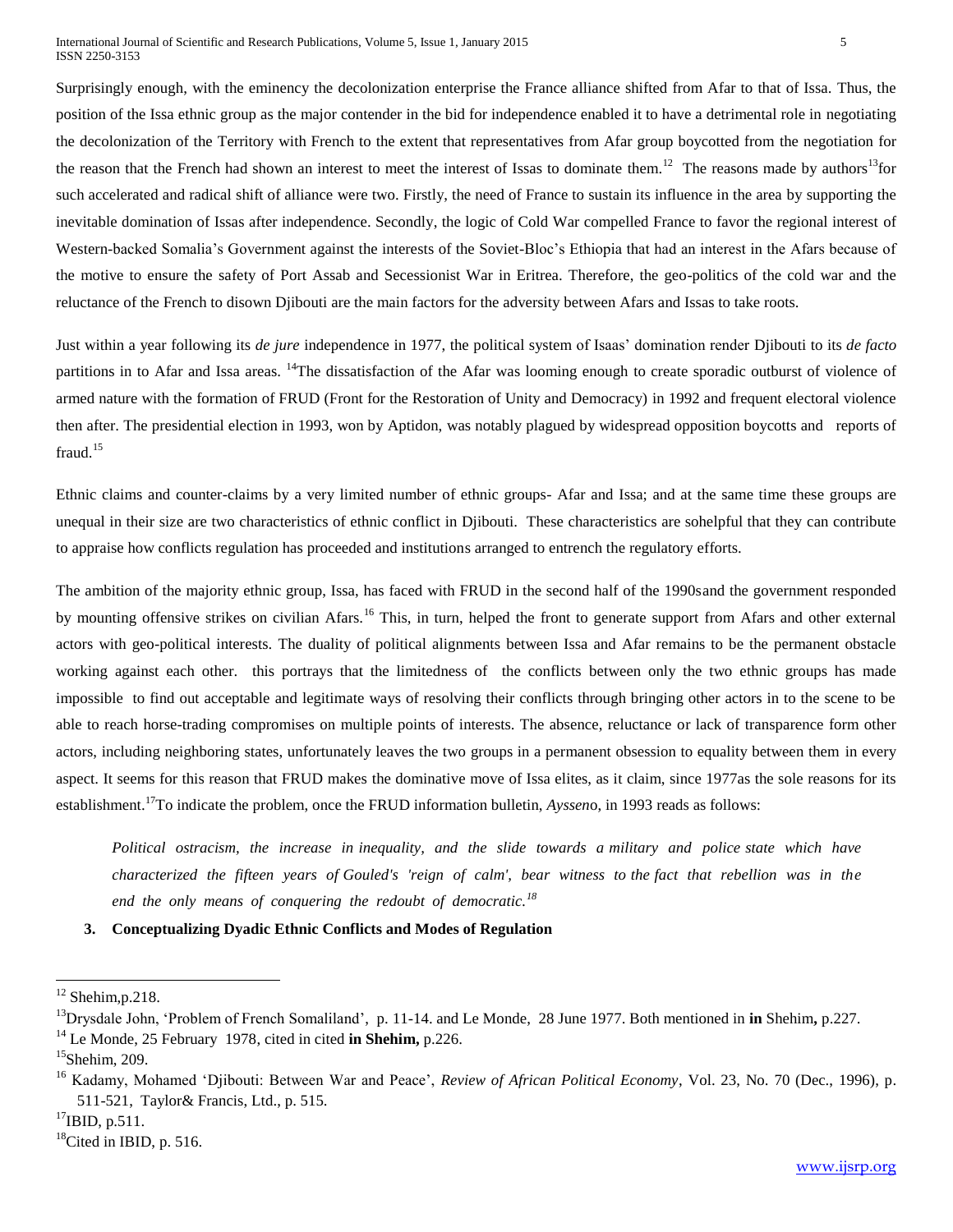The above argument puts the discussion in the direction of figure out the inherent features of ethnic conflicts than involve only two competing groups and to explore areas of difficulties that pose dilemmas in achieving compromises. This helps to see whether the Djiboutian political and institutional platform is suitable for securing consent from Afars and Issas and, in long run, repairing their tense relation.

## **3.1. Dyadic Ethnic Conflicts**

The dynamics of ethnic conflicts usually implies that ethnic groups are to be primary actors which with a compelling social pressure drive individuals to participate directly in the conflict or may be considered so by others from other ethnic groups. For such conflicts of highly exclusive the situation of dyadic ethnic conflicts is more deadly due to the inability of making power balance among groups. The two groups are in an inextricable deadlock. Major genocides like the Rwandan, Palestine-Israel, Croats and Albanians in Kosovo reinforce the terminal fatality of ethnic conflicts that involves dichotomous groups of two.

The common cause which is hard to make a satisfactory correction for bi-cephalic ethnic conflicts is the circumstantial and material inequalities between the two groups in conflict. The relevant theories here, for Ostby<sup>19</sup>, are the theory of relative deprivation and horizontal inequality. The former is predicated on the feasibility of making comparison as to the distribution of wealth and assets between two ethnic groups**.** It is a non-absolute way of weighing the socio-economic positions of an individual, group, community, a state and so on from by comparing one to another. Hence, it is for the simple reason that comparing two ethnic groups is easier than three or above. This even leads  $Ostby^{20}$  make a contradictory relation between the growths of GDP and conflicts for the reason that the more GDP grows the more likely ethnic conflicts to erupt due to the inherent unevenness of growth.

The theory of horizontal inequality, on the other hand, focuses solely on how resources are distributed between groups by excluding an individual level of comparing. Which means the conventional class based inequality between poor and rich could not be a triggering factor for ethnic conflict unless it coincided extensively with ethnic markers to which individuals are identified with. Hence**,**  Inequalities that coincide with ethnic cleavages may enhance grievances, group cohesion and, then, which facilitates mobilization for the very reason that ethnic violence are group conflicts – not confrontations between individuals randomly fighting each other.<sup>21</sup>

As a corollary of the above discussion, it is safer to make a point that the degree of conflicts in those bi-communal states of like the case in point, Djibouti, is more to the peaceful co-existence of Afar and Issa. The formation and existence of a slight gap between Afar and Issa, as a group, with regard to social, economic and political privilege easily tarnishes their relation and which, in turn, makes the opportunity cost paid in violence and waging warfare feeble though, in actual sense, much more devastating. Collier & Hoeffler<sup>22</sup>concur with this idea that:

<sup>19</sup>*See* Ostby, Gudrun ' Polarization, Horizontal Inequality and Violent Civil conflict ', *Journal of Peace Research*, 2008, Vol.45, No.2, 143-162.

 $^{20}$ IBID, P.156.

<sup>21</sup>Duclos, Jean-Yves; Joan Esteban &Debraj Ray 'Polarization: Concepts, Measurement, Estimation', *Econometrica* 72(6): 1737– 1772, 2004, *See Gurr, Ted Robert, 2000. Peoples Versus States: Minorities at Risk in the New Century. Washington, DC: United States Institute of Peace Press; Murshed, S. Mansoob& Scott Gates, 2005. 'Spatial-Horizontal Inequality and the Maoist Insurgency in Nepal', Review of Development Economics 9(1): 121–134; and Stewart, Frances, 2000. 'Crisis Prevention: Tackling Horizontal Inequalities', Oxford Development Studies 28(3): 245–262 all mentioned in* Ostby, Gudrun ' Polarization, Horizontal Inequality and Violent Civil conflict ', Journal of Peace Research, 2008, Vol.45, No.2, 143-162, p.144. cited in Ostby, Gudrun ' Polarization, Horizontal Inequality and Violent Civil conflict ', *Journal of Peace Research*, 2008, Vol.45, No.2, 143-162. P.156.

<sup>22</sup>Collier, Paul &Anke, Hoeffler, 2004. 'Greed andGrievance in Civil War', *Oxford Economic Papers* 56(4): 563–595.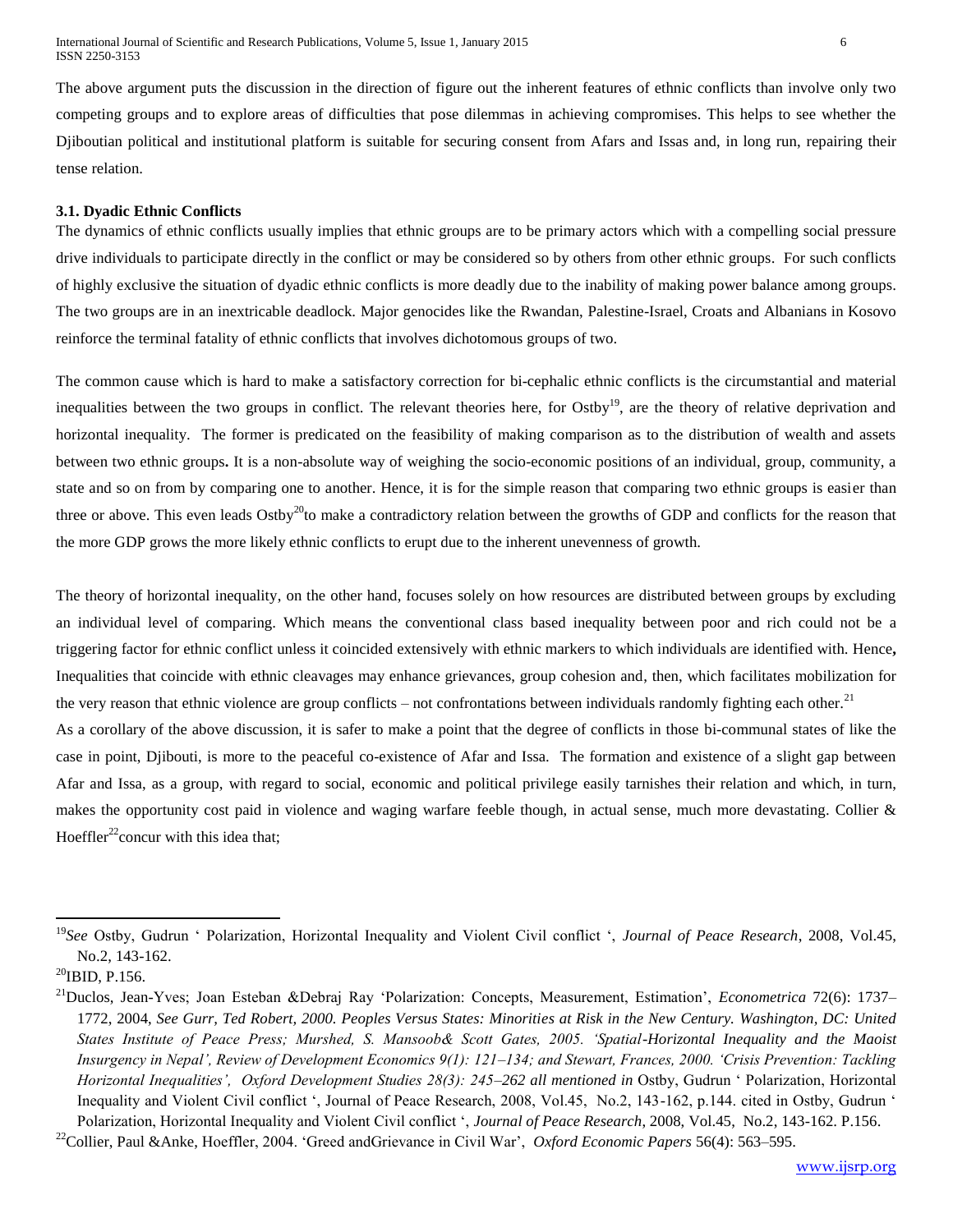*The recruits of the rebel groups must be paid, and their cost for joining the rebel organization is likely to decrease the lower their alternative income is. In short, mobilizing the relatively deprived identity groups is cheaper, and, hence, violent conflict should be more likely in countries with sharp inequalities between identity groups.*

## **3.2. Designing Regulatory Framework**

Under this topic, the main emphasis is to highlight the main tools of approaching dyadic ethnic contentions. It includes issues ranging from territorial autonomy to deepening the state neutrality for ensuring a mutually advantageous mode of cooperation and institutional design between ethnic groups.

#### *3.2.1. Number of ethnic groups and regionalism*

l

The common trend in dealing with possible forms of institutional design to accommodate ethnic demands is according decentralization commensurate with the degree of cords and discords among the ethnic groups. To reiterate, the decentralization process has to be helpful for the addressing ethnic demands. Nevertheless, it has to be in mind that regionalism may further exacerbate the already tense relation between groups. This means according ethnic groups regional autonomy could lead to regionalism where the mutual reinforcement of various identities markers operates with the regional autonomy. "Where several of… identities like language, religion, social structure and cultural traditions have operated simultaneously to reinforce each other the internal cleavages have been accentuated in Pakistan, USSR and Yugoslavia"<sup>23</sup>This puts forward the idea that, if regional autonomies are organized by taking unique identities that are not shared, the relation among ethnic groups may show loose integration and disintegrative regionalism.

Horowitz came up with structural technique of reducing or taming ethnic conflict through regional autonomy.<sup>24</sup>Organizing regions with the intention to encompass various ethnic groups would make possible reducing the level of conflict from state level to the regional one since expectedly ideological disagreements and securing regional power would replace ethnic agendas for mobilization. Horowitz<sup>25</sup> supports this proposition by showing the recession of ethnic conflicts in the Nigerian Federation with the increasing number of regional states form three in between 1966 and 1969 to the thirty-six in 1999. This has a special relevance for states that have two and, often, competing ethnic groups that the formation of regional units may ends up by establishing two centers of power with different interests and political inclinations.

*The experience of bipolar or dyadic is not encouraging. Pakistan prior to the secession of East Pakistan in 1971, Czechoslovakia prior to its segregation in two in1992 and Serbia and Montenegro Prior to its splitting in 2006 have provided the example of the difficulty that arise in bipolar federation. This happened because every "little" conflict, which arises between units will, threatened the endurance of the federation as a viable body politic. There is no probability for forming alliance and counter alliance by units. 26*

In addition, witnessing asymmetry will boom the potential as well as real conflict between the two ethnic units. This was the case in Czechoslovakia, Pakistan, Serbia-Montenegro and Sudan, in loose sense of North-South. The failure or weakness of one unit usually

<sup>23</sup>Brancati, Daw' Decentralization: fueling or Dampening the Flame of Ethnic conflict and secession? *International Organization*.2006, P.148.

<sup>24</sup>*See* Horowitz, Donald L. (1985). *Ethnic Groups in Conflict.*(California: university of California press).  $^{25}$ IBID

<sup>26</sup>Horowitz, Donald L. (1985). *Ethnic Groups in Conflict.*(California: University of California press).p.186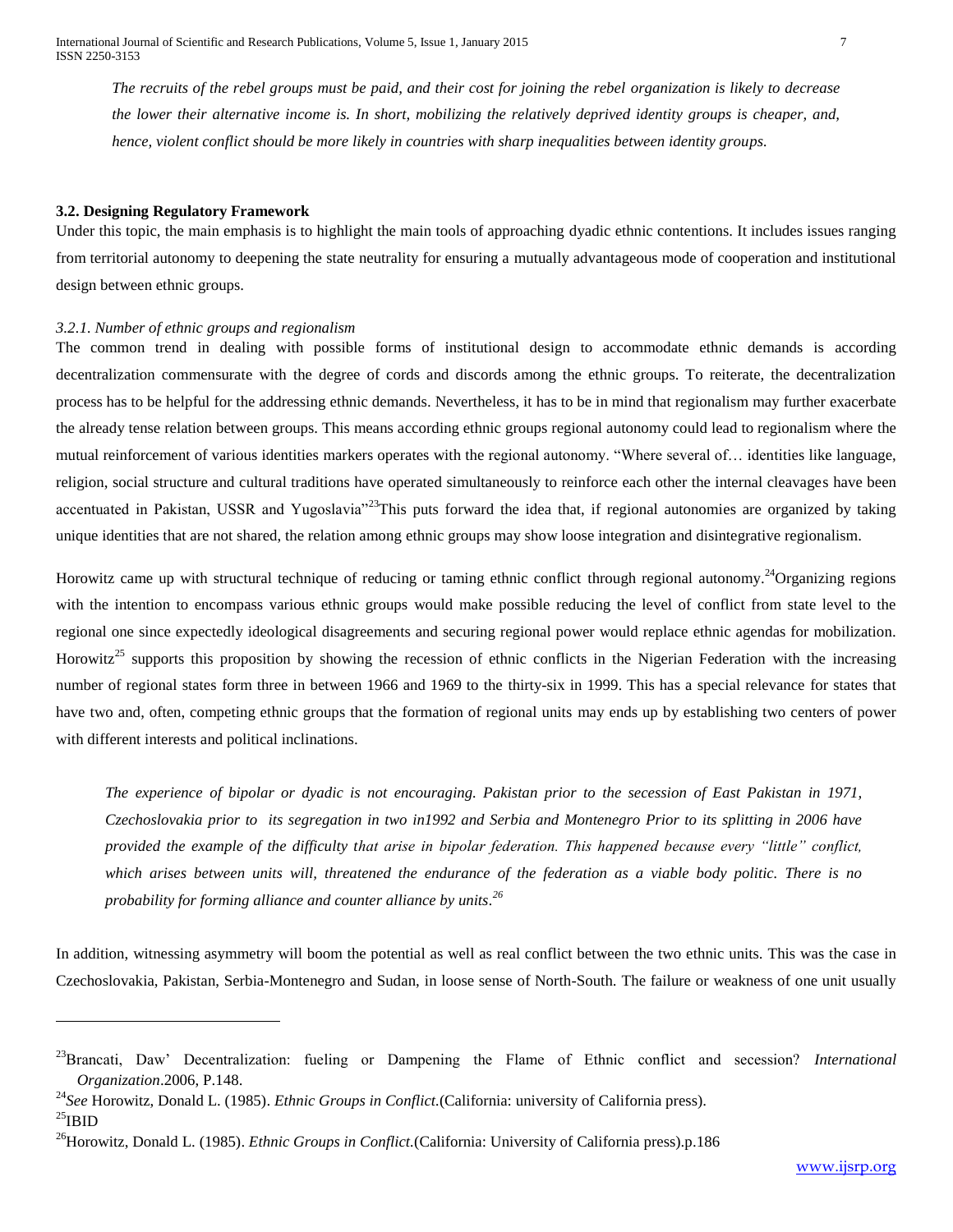International Journal of Scientific and Research Publications, Volume 5, Issue 1, January 2015 8 ISSN 2250-3153

explained in term of the other unit. The larger unit may develop a sense of grievance over the alleged constraints imposed by the other unit. Blaming and counter-blaming might result in the dissolution of the state altogether. The other cases that need further investigation are that of Cyprus, and St. Kitts and Nevis, which persist in having more or less two equally competing ethnic groups in a seemingly accommodative manner.

## *i. The State Neutrality vis-à-vis Ethnic Groups*

The working capacity of an overarching political identity to shift the relation among between ethnic groups from competitive to cooperative has a logical relation with the nature of the state for which they may have different experiences or perception as to its impartiality. "The maintenance of the idea of an overall citizenship is dependent on the existence of the state perceived to be neural."<sup>27</sup> Substantially speaking, if the state is or, believed to be, allied with a certain ethnic group/s; the other groups are less likely to trust the state. The healthy and stability of a modern democracy depends not only on the justice of its institutions but also on the qualities and attitude of its citizens.<sup>28</sup>

The perception of the state neutrality would empower the state to take the strong and legitimate position in the process of adjudicating ethnic based conflicts Therefore, it is crucial that the state should promote an overall identity that can include the whole variety of ethnic groups within its borders and to prove that its practice is non –discriminatory and not capture by the interest of one or a few of them, or by the whim of their elites.

*The former Eastern Pakistan (i.e. Bangladesh) separated from Pakistan due to the insignificant role of its elites had and Yugoslavia, Czechoslovakia and Nigeria had weak or no overarching identities to begin with, and no democratic mechanisms for developing them."<sup>29</sup>*

#### *ii. The Theory of 'Staatsvolk' for Democracy*

The institutional viability of liberal democracy could no longer offset a highly polarized ethnic claim for its counterpoising of the identity politics in less realistic way. "Genuine cultural pluralism ceases to be viable under the current conditions of nationalism,"<sup>30</sup>and that is why O' Leary claims that arbitration, federalism and consociation are the means of pulling back the potency of centrifugalism to the detriment of majoritarian democracy for the simple reasons that state could no longer be culturally blind for its legitimacy.

Democracy, for this theory, to work in its majoritarian conception the precondition being the existence of a numerically dominant ethnic or national groups what O'Leary called the *staatsvolk.* It implies that a multinational or ethnic state without this a dominant ethnic or nation group has the possibility of satisfying centrifugal forces and tendencies. The other option, continues O'Leary, for democracy to work in the form of uncovering the common interest of ethnic groups who have already mobilized is that of consociational democracy. With this form of democracy, as opposed to the majoritarian, deliberation and consensus driven decisionmaking attached to reach a legitimate political system. Thus, political deliberation and decision making based on equally concurring power of ethnic group has potential to bring about a win-win determination.

<sup>27</sup> Aalen Lovis(2002) 'Ethnic Federalism in a Dominant party state: The Ethiopian Experience 1991-2000', (Bergenichr. Michelsea. (IDSH), P. 246

<sup>28</sup> See kymlicka, Will(1995) *Multicultural Citizenship.* Oxford:Clarendon Press. P. 285

<sup>29</sup>Brancati, Daw (2006)' Decentralization: fueling or Dampening the Flame of Ethnic conflict and secession? *International organization.,*P. 14.

 $30$ O'Leary, Brendan (2001) 'An Iron law of Nationalism and Federations? A (Neo-Dicevian) Theory of the Necessity of a Federal Staatsvolk, and of Consociational Rescue,' *Nations and Nationalism*, 7(3) p.273-296. P. 275.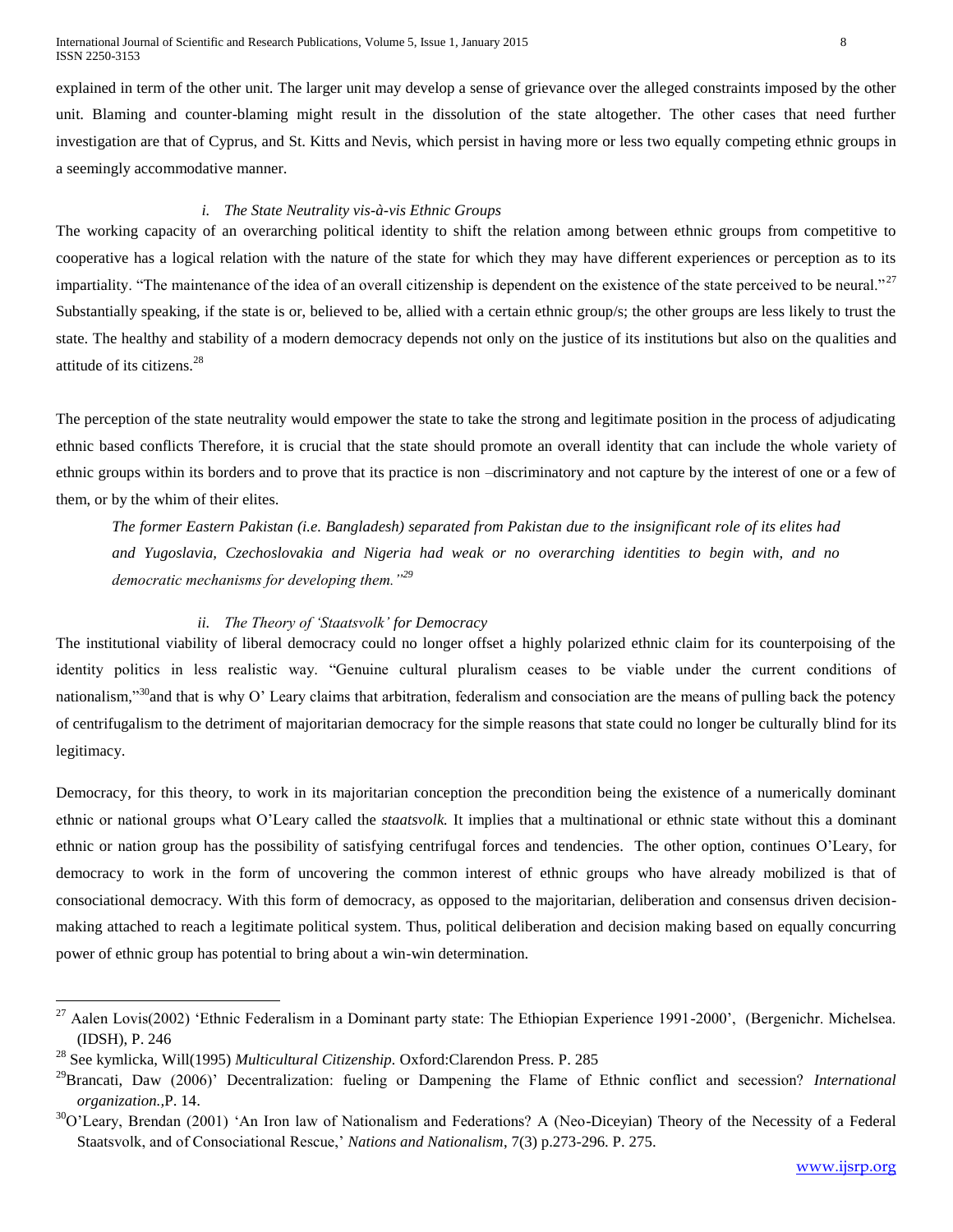# **4. Assessing the Design and Practice of the Republic of Djibouti** *Vis-à-vis* **Accommodating Ethnic Based Claims**

In part of the study, a fuller emphasis is given to probe the basic institutional set-ups and political realms of the Republic of Djibouti in handling the ethnic related claims of the Afars who resides there for a longer period even. This goes back to the introduction of Islam in the region and the resultant foundation of the *Sultanate* of *Adal* amid of the 7<sup>th</sup> and 9<sup>th</sup> Centuries.<sup>31</sup> This yields a historical foundation for the Afars to mobilize as a process of reclaiming their achievements and nativity. However, to complicate matters, currently the Issas are dominant majority ethnic group in Djibouti.

#### **4.1. Efforts to negotiating power-sharing schemes**

Early 1990s were the time when the Afar mobilization reached a climax in pressing the Aptidon-led Government of Djibouti to make some concessions to FRUD (Front for the Restoration of Unity and Democracy) in 1993. The term of the deal was to give certain ministerial positions to the main figures of the front in exchange for abolishing the front and join the national military. This was not without the cost of engendering splinter in the front who opposed disbanding the army for the sake of powers sharing. FRUD-*Arme* established with in the same year-1994.

Lack of credibility for the negotiation made between the government and FRUD in 1993 lent it to appear as co-opting the key opposition figures that are difficult to get rid of since the promised power sharing were not politically meaningful to offset even elementary demands of Afars. Two or three ministerial positions were not satisfactory for the Afar elites, let alone the general public who were attracted by achievement of Eritrean struggle for liberation from Ethiopia.<sup>32</sup>Thus, it appears that the peace process seen flawed by members of FRUD for it was preoccupied with changing the attitude of a few political figures rather than affecting positive changes to the root causes of the conflict.

Again, after the death of Aptidon in 1999 and the secession of his nephew, Ismail Omar Guelleh, the peace process was conducted and concluded in Paris peace Agreement (2000-2001) between the radical splinters of FRUD-*Arme* and the Government. This has shaped both the political process and the constitutional amendment in 2003 which is more effective than 1993 peace deal. The Agreement has created democratic opening for the visibility of different interests in the society. Article 86 of the Constitution that declares both the integrity and plurality of the state in its "Amendment Title XI,"

*No amendment procedure may be undertaken if it calls in question the existence of the State or jeopardizes the integrity of the territory, the republican form of government or the pluralist character of Djiboutian democracy.*

#### **4.2. Constitutional design vis-à-vis Afar-Issa**

 $\overline{\phantom{a}}$ 

The concern how far the demands of Afar accommodated can be approached through looking in to the Constitution of 1992. As a basic premise, two factors were important for the making and adoption of the current constitution in 1992.<sup>33</sup> The first one is the domestic mobilization and widespread protests against the government of Aptidon, especially from the Afars. The second that believed to trigger the first one was that Djibouti as part of the Sub-Saharan liberalization wave, or the global *third wave of* 

<sup>31</sup>*See* Cultural Grams, 2009. *World Edition, Africa, the Republic of Djibouti.*

<sup>&</sup>lt;sup>32</sup>Bollee, Amedee 'Djibouti: From French Outpost to US Base,' *Review of African Political Economy*, Vol. 30, No. 97, the Horn of Conflict (Sep., 2003), pp. 481-484, Taylor & Francis, Ltd, p.480.

<sup>33</sup>*See* Brouk, Mesfin 'Election, Politics and external Involvement in Djibouti', *Situation Report*. Institute for Security Studies, 14 April 2011.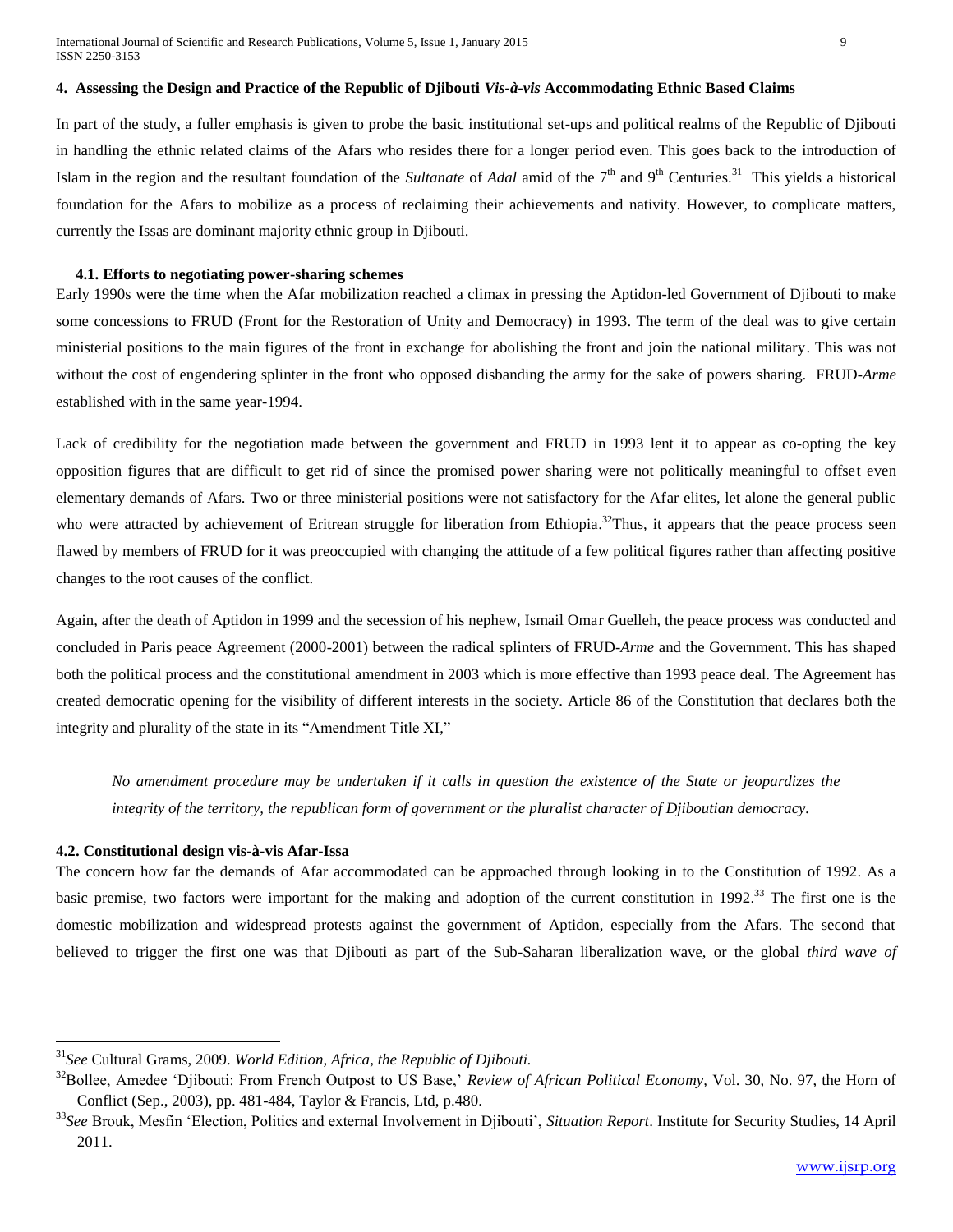democratization,<sup>34</sup>the government had to revise its constitution. Therefore, the constitution was the result of both domestic and international phenomenon which together ascends of Afars' struggle as part and parcel of a democratic movement.

## **4.2.1. Civic republicanism and de-emphasizing social cleavages**

The constitution, like its counterparts, has features fashioned with the liberal principle of sidelining ethnic and communal interests as the extension of individual spheres of rights. The constitution declares the indivisibility of the Republic of Djibouti and added that the principles of the government shall follow the principle of "government for, by and to the people"<sup>35</sup>, equality of citizens, and competitive elections. <sup>36</sup>

Moreover, what is more relevant to the case at hand is the proscription of political parties along language, ethnicity and religion. This shows to what level the constitution accords to the recognition and emphasis of the social reality of Djibouti that has been messed with the inter-ethnic conflicts between Issas and Afars. Here the constitution as a basic document with capacity of projecting the people to wards certain goals is expected to embrace some guiding principles and values that are well suited to the current circumstances. It is may be sound to argue that the wiser decision in legislation, instituting or implementing issues of higher importance the preferable mechanism is a systematic integration of them with the dominant situation in such a way that in the long run the dominant situation itself would be approaching to the desired ends. This principle yields the possibility of not facing societal resistance in the manner similar to that of elitist impositions. In the case of Djibouti, ethnic diversity is not only the reality but also the catalyst of conflicts for long, at least, since the time of French colonialism. This suggests that the constitution has to deal with it both as an expression of the social fact of life and the as at tool for conflicts resolution as long as, from the benefit of hindsight, ethnic conflicts did show even submergence the adoption of the constitution.

Moreover, the official language of the state becomes of both Arabic and French<sup>37</sup>. The aim of this seems emanated from the need of constitutional design for neutralizing the government from Afar-Issa politics and the resultant identification, as had it been*.* This deemphasis of Afar and Issa languages could not avoid the perception of public to associate the ethnic calculations from the governance, given the well-accustomed prime ministerial position of to an Afar figures since 1978.

## **4.2.2 Electoral and party system**

The fuller functioning of multiparty system was restricted by the constitution of the 1992 only to four parties. However, after the Paris Peace Agreement (PPA) In September 2002 this constitutional provision on number of political parties; and additionally, the composition of the Electoral Commission were repealed. The composition of the commission changed in such a way that its members

<sup>34</sup> Huntington, Samuel P. (1991) *The Third Wave: Democratization in the late Twentieth century*. (Norman: Oklahoma University Press). In explaining the third wave, Huntington utilized a set of transition points towards the procedural aspects of democracy: competitive political processes and inclusive participation that could be dictated from three corners: external intervention, the mass and the political elite.

<sup>&</sup>lt;sup>35</sup>Abraham Lincoln's s Gettysburg Address for the dedication of the national cemetery on the site of the Battle of Gettysburg in 1962 (Encarta, Encarta Encyclopedia, 2007 ).

 $36$ Articles from 1, 3, 4 and 5.

<sup>37</sup>Article 2.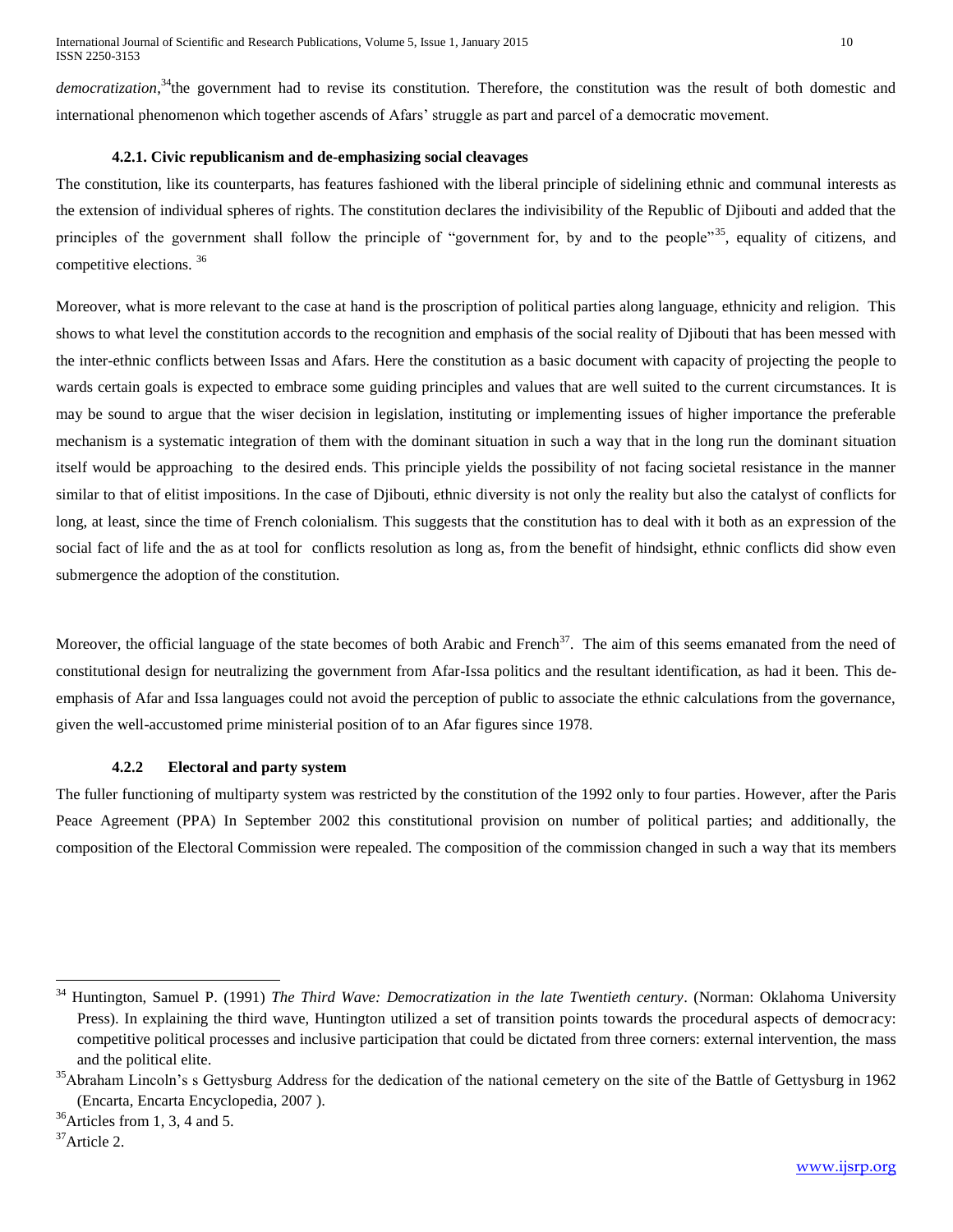should be representatives from government institutions (including members of the National Assembly), civil society, and political parties; and that they should be appointed on the basis of professional competence, integrity and patriotism (Articles 2, 3 and 7).<sup>38</sup>

This was a breakthrough for Djibouti, which had never had the experience of competitive political process due to the monopoly of power by the Issa affiliated PPP (People's party for Progress) party. Following this, multi-party election conducted in 2003 whereby PPA received 62.5% of the vote casted and secured all the 65 seats of the National Assembly due to the electoral system is the first – past-the-post. The opposition challenged the result before the court though it approved.<sup>39</sup>Consequently, The Union for the Democratic Alternative (UAD), which is headed by Ismail Guedi Hared, has boycotted four elections since 2005, including the 2005 presidential elections, the 2006 regional elections, the 2008 parliamentary elections and the April 2011 presidential elections.<sup>40</sup>

As that shows, the main bottleneck for the inclusion of parties strongly identified with the demand of Afars has been the lack of commitment to implement the terms negotiated upon. In Previous times the predicaments for the projection of competitive and inclusive participation had been the lack of political willingness to make peace deals but currently their effectivity, save some legal roadblocks like that of the electoral system-first past-the-post.

Proportional representation would be worthy of to make recourse when demand of the minority is so intense that it is less likely to swing votes form one ethnic party to the other. There is no evidence that shown Afars *were* capable of securing Issas vote. The cursory look at on the electoral result reveals the fact that the percentage share of ethnic groups to the total population been translated to the parties' share from the voters' turnout. It makes the Afars to be in the position of permanent minority that belies benefit of democracy, that minorities have the capacity to be majority through dialogue and polit. In addition, nevertheless, the defections and division into rival factions, leaving most of the strong cards in Guelleh's hands, paralyze them.<sup>41</sup>O'Leary's necessary link between *staatsvolk* and majoritarian democracy would be challenged in such case of dyadic interaction between intense ethnic groups. In short, the minority, Afars*,* have proved its level of resistance and the government had experienced the cost of neglecting them whatever how fair majoritarian democracy ensured. The nature of the minorities determines the legitimacy of majoritarian democracy.

## **4.2.3 Territorial decentralization**

With regard to the possibilities of decentralization for which *Afars are* interested<sup>42</sup> in exercising autonomy, the Constitution at Article 85 and 86 recognizes the establishment of five Regions, or in French *Cercles,* and the City Administration of Djibouti. This *Cercles* further divided in to eleven Districts. From a superficial point of view, the number of Regions would have the merit to offset the possible pathologies of the dyadic competition of between Afars and Issas. They could de-concentrate the dichotomous, polarized and splinted confrontation in the form of regionalism.

However, the problem lies on the autonomy accorded to these sub-national orders of government. That is too vivid that they run by the delegates of the central government from the city of Djibouti as per the constitution, to begin with. Under the same constitutional stipulations, there is no any allocation of powers made to them except requesting delegates to be responsible to the national interest,

<sup>38</sup> Brouk, Mesfin 'Election, Politics and external Involvement in Djibouti', Situation Report. Institute for Security Studies, 14 April 2011, p.2.

<sup>&</sup>lt;sup>39</sup>Bollee, Amedee 'Djibouti: From French Outpost to US Base,' *Review of African Political Economy*, Vol. 30, No. 97, the Horn of Conflict (Sep., 2003), pp. 481-484, Taylor & Francis, Ltd, p.482.

<sup>40</sup>Brouk, Mesfin p.4.

<sup>41</sup>Brouk, Mesfinp.4-5.

 $42$  This was one of the themes (free election, power sharing and decentralization) for the peace negotiation in Paris in 2000.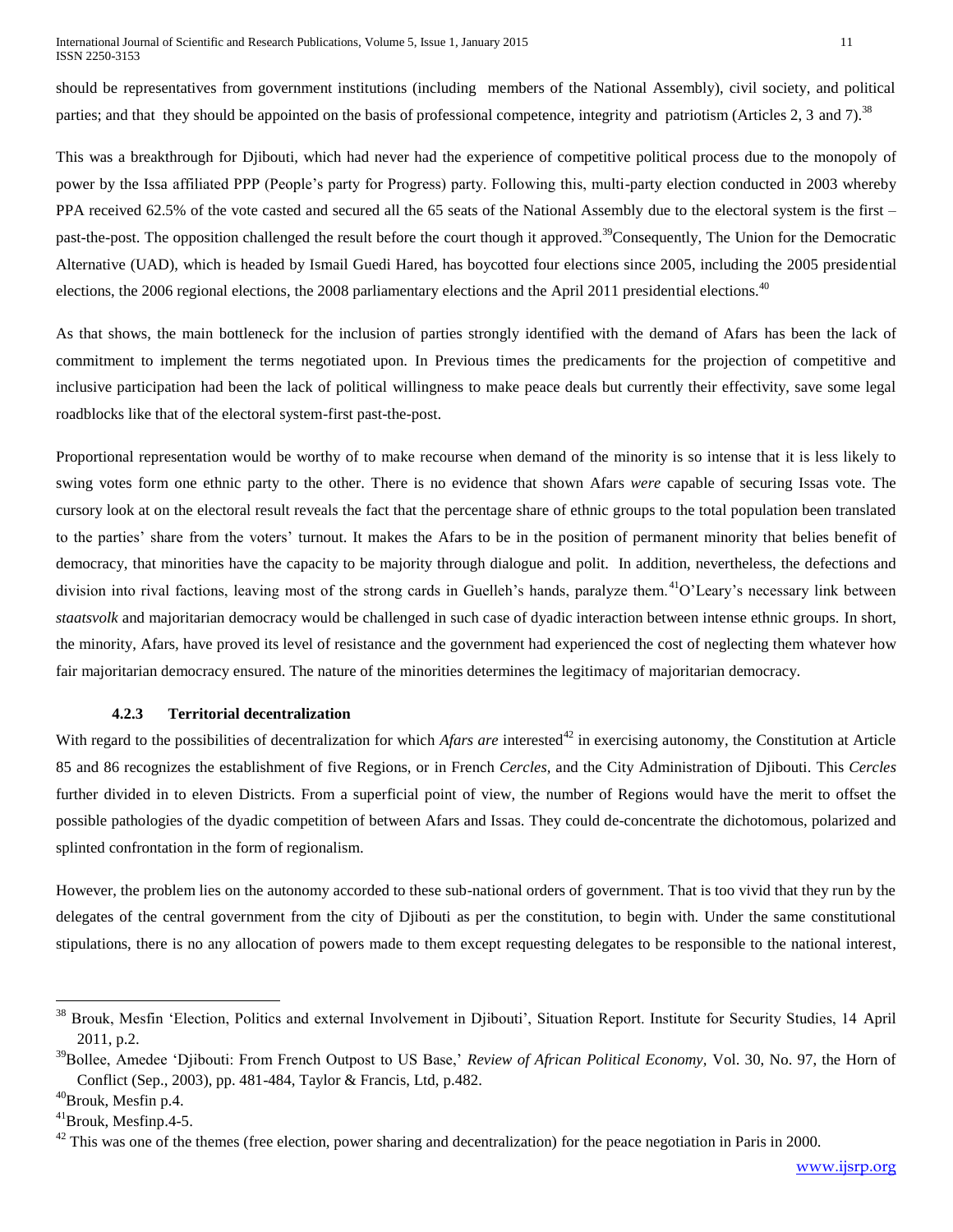administrative supervision and legal order. Thus, it is incapable of creating territorial autonomy for both Afars and Issa*s*in contravening the reality of ethnic mobilization in Djibouti.

## **5. Recent Developments**

Three of mutually inter-penetrated problems have recently trapped the situation of the Republic of Djibouti. The first is the emergence of new corners of oppositions beyond the traditional the Afar-Issa*.* Individuals from the non-Issa clans of Somali like Issak, Gardabursi and Darod; Yemenites, and other have been showing their dissatisfaction with the current political system. This is due to its sole orientation and the limited sensitivity of the government to the relation between Afars and Isaas*.* In line with this, Kadamy asserted that an intra-clan would be the problem in the future if the tension between afar and Issa coming flattening.<sup>43</sup>Here, the collapse of Somalia and the ensued instability is one of the factors for the influx of individuals with different background.

The second related with the increasing significance of Djibouti as an offshore spot fighting terrorism and piracy by the Western powers and already became the umbilical cord of Ethiopia's foreign trade. All these have supplied the national income of the country. Nevertheless, as usually expected from the situations of unemployment and inflation that have been reported, the issue of redistribution has the potential to trigger ethnic based conflicts. As seen in the theoretical part, the discrepancy among ethnic groups in sharing the means of livelihood yields horizontal inequality among them. That is why some scholars like Ostby<sup>44</sup>observe in some developing countries the positive relation between the growth of national economy in terms of GDP and that of ethnicization of poverty and misfortunes that is informed by the relative deprivation.

The other, the last, is the public protests the government has faced with the decision of president Guelleh to amend the Constitution in April 2010 for extending the presidential tenure from six years to five years and the term form two to three. The approval of this amendment enabled Guelleh to be elected without competitors for the third time in 2011 as expected from the total boycott of oppositions. This was done in the time of Arab Uprising that invited the people of Djibouti, regardless of ethnic background, to take to the street in disenchanting the government for its undemocratic nature and the rising of the living cost. This has to be seen from the perspective of possibly reviving ethnic based conflicts that had been thought receding, given the intensity of the government's response to the protest. It seems for this reason Kadamy argues that ethnic balance can be restored in the contest of democracy.<sup>45</sup>

#### **6. Conclusion**

The major problem that lies in politics of Djibouti since the colonial time has been the mismatch between the social realities and the formal institutions. In those times until the early  $21<sup>st</sup>$  century, the bedrock of conflicts between Afars and Issaswas the continuation of the colonial problem in having the state captured by certain part of the society alternatively*.* This bound like syndrome emanates from not recognizing the mutual guarantee between legitimacy and the social ingredient of power. <sup>46</sup>A system that supposed to be enshrined with collectively advantageous rule of game needs to work on building trust among the members of the society, which is more of demanding for Djibouti that has the long history of fractured relation between Issas and Afars.

The first-past-the-post is one of these pitfalls in the constitutional design for the desired interests to come true.

 $\overline{\phantom{a}}$ <sup>43</sup>Kadamy, Mohamed p. 518.

<sup>44</sup>*See* Ostby, Gudrun

<sup>&</sup>lt;sup>45</sup>Kadamy, Mohamed p. 517.

<sup>46</sup>Burgess, Michael (2006) *Comparative Federalism: Theory and Practice*. (New York, NY 10016).